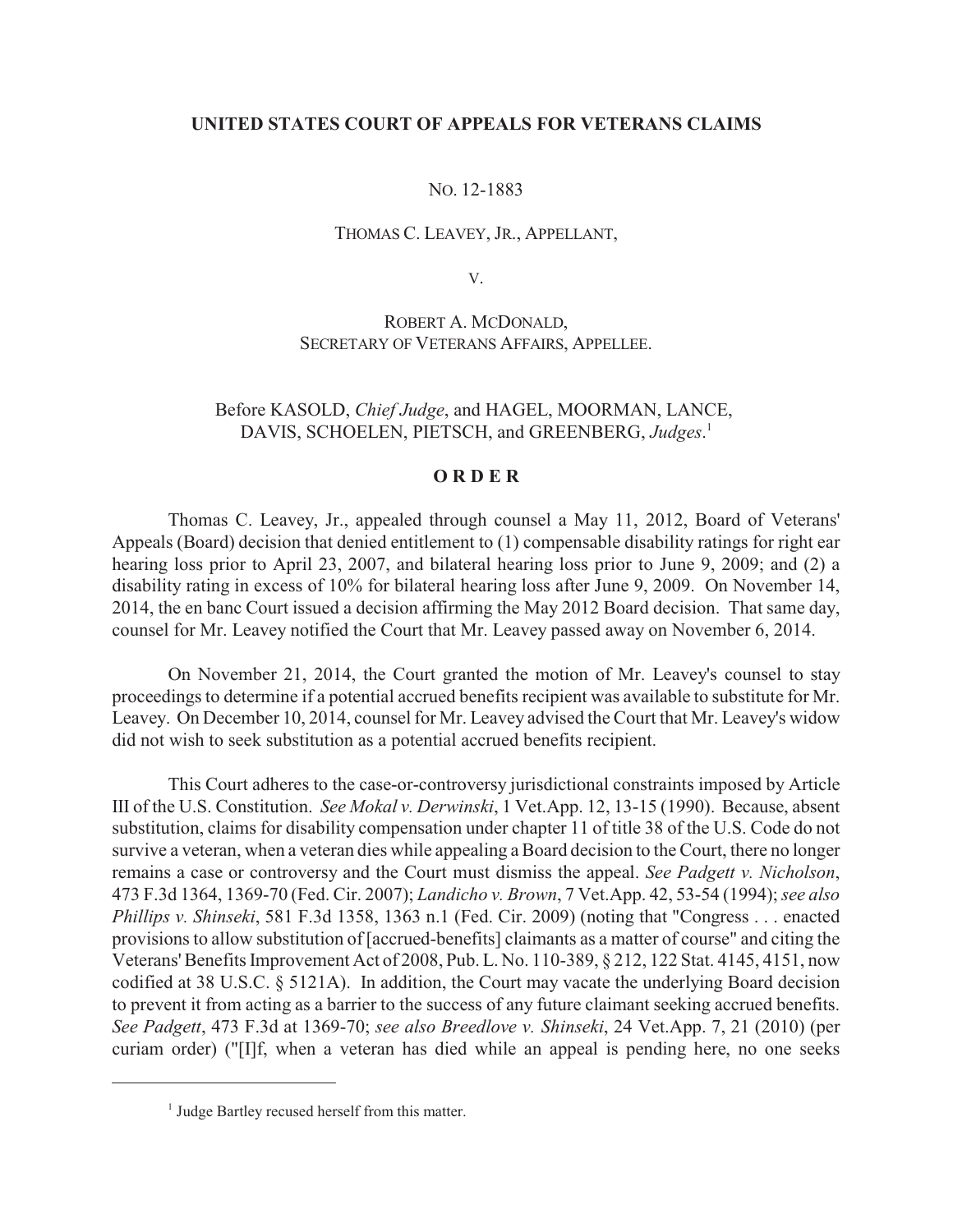substitution or the person seeking substitution is not an eligible accrued-benefits claimant, then Board vacatur and dismissal of the appeal would be the appropriate action.").

 Here, Mr. Leavey died before his appeal was resolved. Because no one has sought substitution in this appeal as a potential accrued benefits recipient, the Court will withdraw its November 14, 2014, decision, vacate the May 2012 Board decision, and dismiss the appeal for lack of jurisdiction.

On consideration of the foregoing, it is

ORDERED that the November 14, 2014, decision of the Court is WITHDRAWN. It is further

ORDERED that the May 11, 2012, Board decision is VACATED. It is further

ORDERED that this appeal is DISMISSED for lack of jurisdiction.

DATED: January 12, 2015 PER CURIAM.

DAVIS, *Judge*, with whom MOORMAN, *Judge*, joins, concurring: We concur. In *Padgett v. Nicholson*, the U.S. Court of Appeals for the Federal Circuit (Federal Circuit) recognized the general rule that a veteran's claim for benefits ends with his death and held that if Mrs. Padgett could not be substituted for her deceased husband in his appeal, nunc pro tunc relief would be inappropriate. 473 F.3d 1364, 1370 (Fed. Cir. 2007). In reaching its conclusion, the Federal Circuit noted that the Supreme Court's practice of "'dealing with a civil case . . . which has become moot . . . pending [a] decision on the merits is to reverse or vacate the judgment below and remand with a direction to dismiss.'" *Id*. (quoting *U.S. v. Munsingwear, Inc*., 360 U.S. 36, 39 (1950) (first ellipsis in original)). Reversal or vacatur "'clears the path for future relitigation of the issues between the parties and eliminates a judgment, review of which was prevented through happenstance.'" *Id* (quoting *Munsingwear*, 360 U.S. at 40).

Here, Mr. Leavey died prior to the Court's issuance of the opinion and Mrs. Leavey has stated that she does not wish to be substituted in the appeal. Although the en banc Court has invested a tremendous amount of judicial resources into resolving this matter and has written and issued an opinion, because Mrs. Leavey does not wish to pursue the matter as a party appellant, *Munsingwear* and *Padgett* counsel us to withdraw the en banc decision, vacate the Board decision, and dismiss this appeal.

KASOLD, *Chief Judge*, dissenting: With respect to my colleagues in the majority, I find no proper basis for the action taken today, particularly in the absence of a motion by one of the parties to so act, or a show-cause order to the parties why such action should not be taken. *See iLOR, LLC*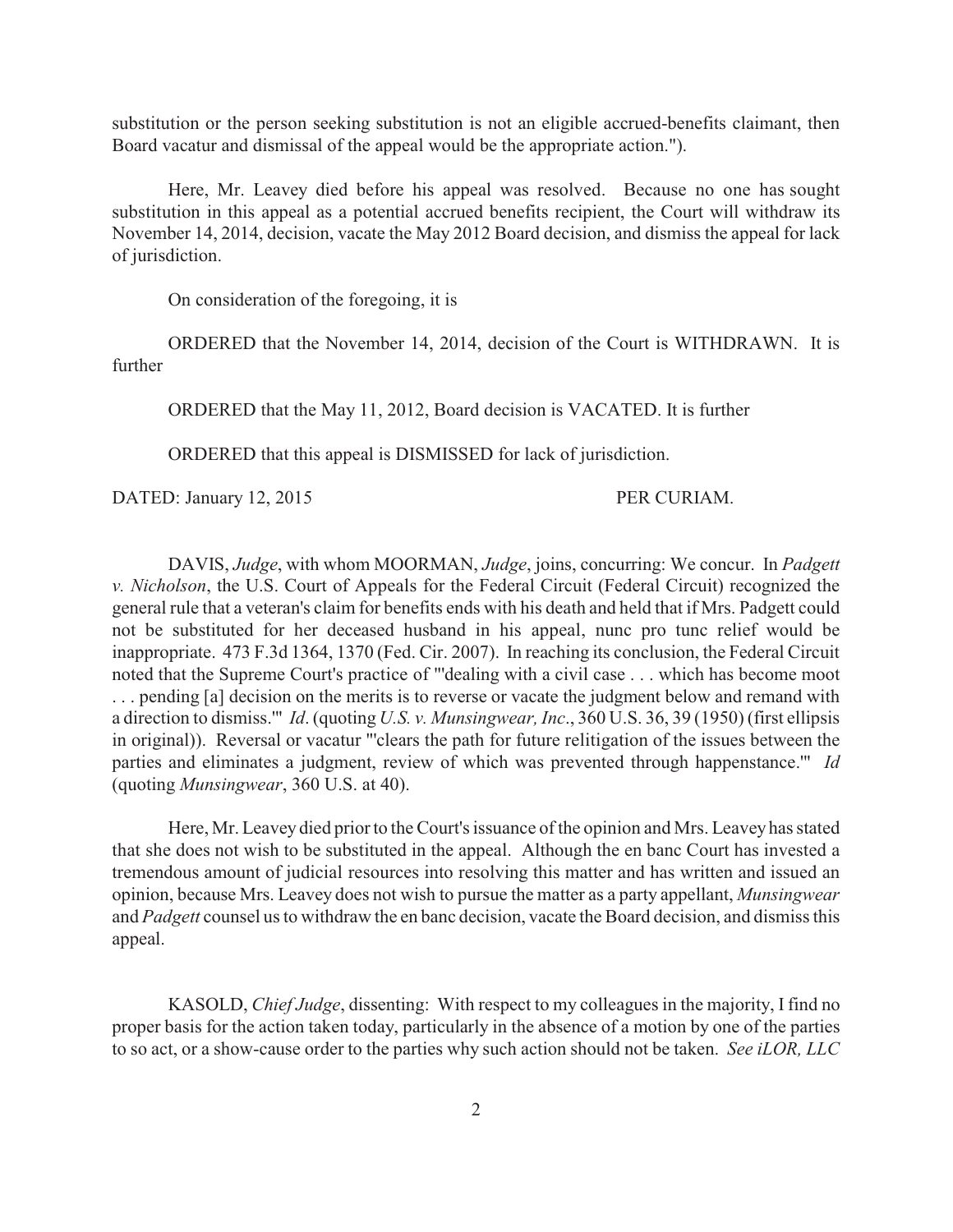*v. Google, Inc.*, 550 F.3d 1067, 1072 (Fed. Cir. 2008) (sua sponte dismissal where the parties are not on notice or have not had an opportunity to address the issues raised by the dismissal constitutes a clear abuse of discretion (citing *Catz v. Chalker*, 142 F.3d 279, 286 (6th Cir. 1998))); *cf. Mathews v. Eldridge*, 424 U.S. 319, 333 (1976) ("The fundamental requirement of due process is the opportunity to be heard at a meaningful time and in a meaningful manner." (internal quotation marks omitted)).

Admittedly, the scope of our jurisdiction continues to be clarified over time, but it, perhaps more than any other issue, should be an issue that warrants careful scrutiny. Thus, although at one point the death of a veteran mooted his or her case and warranted dismissal for lack of jurisdiction, *Landicho v. Brown*, 7 Vet.App. 42, 53-54 (1994), such is no longer the case when there is known to be a potential accrued-benefits beneficiary who could be substituted, *see Haines v. West*, 154 F.3d 1298, 1300 (Fed. Cir. 1998) ("The accrued benefits provision thus creates a narrowly limited exception to the general rule that a veteran's claim for benefits does not survive the veteran.") (citing *Zevalkink v. Brown*, 102 F.3d 1236, 1244 (Fed. Cir. 1996)); *Breedlove v. Shinseki*, 24 Vet.App. 7, 20 (2010) (noting that "the circumstances considered in *Landicho* . . . have changed" and that continuing to dismiss appeals where "there is an eligible accrued-benefits claimant . . . would be inconsistent with . . . the recently enacted substitution statute"); *see also Padgett v. Nicholson*, 473 F.3d 1364, 1370 (Fed. Cir. 2010) (finding vacatur and dismissal – rather than nunc pro tunc relief – appropriate "if Mrs. Padgett *could not* be substituted") (emphasis added).

Here, Mrs. Leavey could be substituted; she simply has chosen not to seek substitution. Accordingly, there is no longer a jurisdictional basis for withdrawing the Court's decision. That being so, there is no basis for taking such action in the absence of a motion by one of the parties, or an opportunity to respond to an order showing cause why such action should not be taken.

Succinctly stated, the Court's sua sponte action in this case, taken without notice to the parties, is inappropriate and unfair to the parties and the public. *See iLOR and Mathews*, both *supra*; *see also U.S. Bancorp Mortg. Co. v. Bonner Mall Partnership*, 513 U.S. 18, 26 (1994) ("Judicial precedents . . . are not merely the property of private litigants and should stand unless a court concludes that the public interest would be served by a vacatur." (internal quotation marks omitted). Had Mrs. Leavey desired the action taken by the Court today, she could have requested it,<sup>2</sup> which would have given notice and an opportunity to the Secretary to voice any objection. Alternatively, had the Court issued a show-cause order, it would have given both parties an opportunity to voice their views as to the action taken today.

Moreover, any presumption that both parties would support the Court's action today is speculative. Although Mrs. Leavey retains the opportunity to file an accrued benefits claim and re-

<sup>&</sup>lt;sup>2</sup> Mr. Leavey's counsel learned of Mr. Leavey's death on November 8, 2014, and Mrs. Leavey expressed to him on November 11 a desire to substitute into this appeal. However, counsel did not inform the Court of Mr. Leavey's death until hours after an unfavorable opinion was issued on November 14. Finally, on December 10, counsel informed the Court that Mrs. Leavey elected not to seek substitution.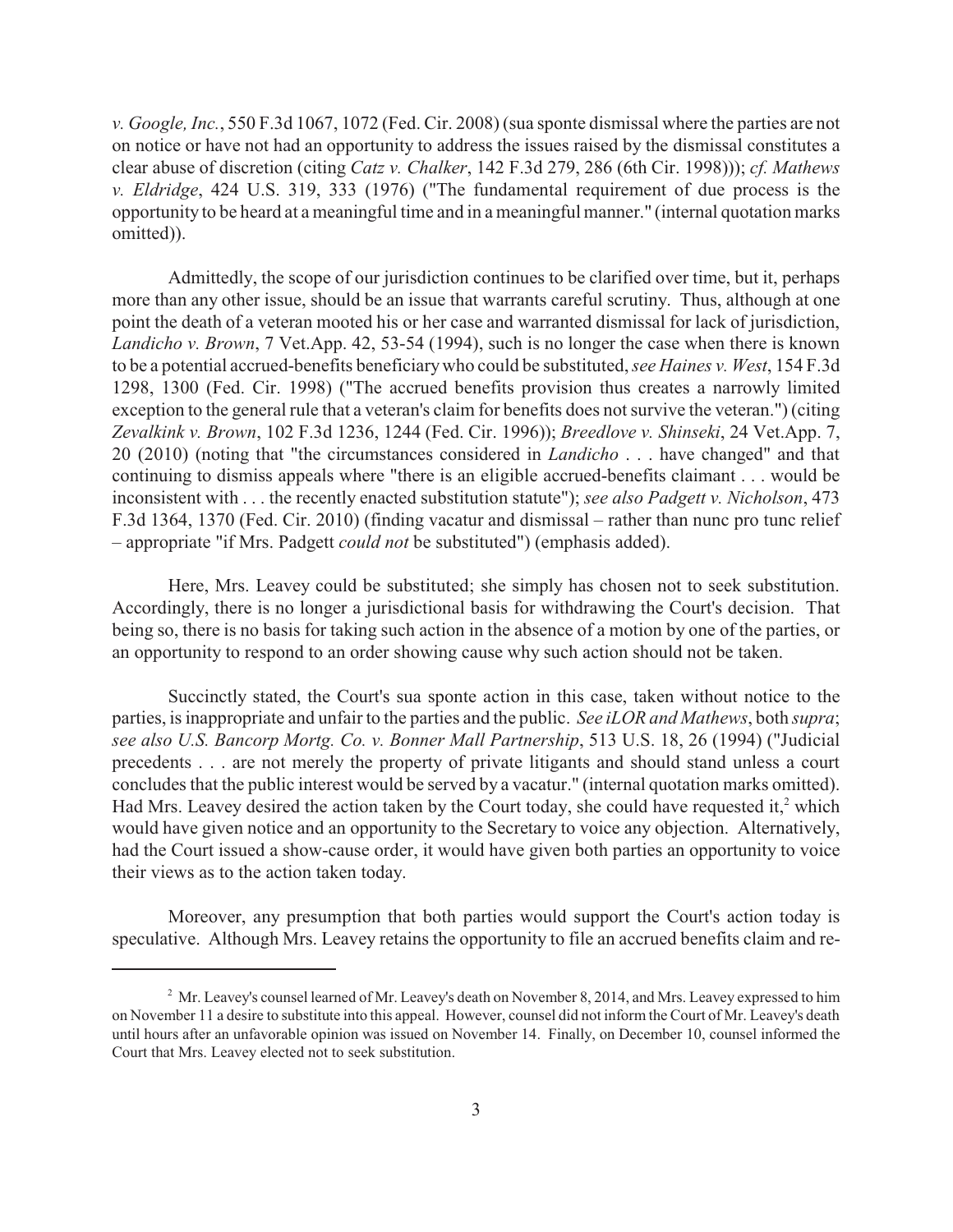litigate the merits of her husband's claim, there is little reason to believe there would be any different result. *See Padgett*, 473 F.3d at 1370 (because the Secretary denied the veteran's claim, it was "reasonable to suspect" that the Secretary would deny an accrued benefits award). And, it is difficult to fathom any reason the Secretary would desire the opinion withdrawn only to face possible relitigation of the claim with the same result. *See id.* (noting that nunc pro tunc relief "furthers judicial and administrative economy by not requiring relitigation and readjudication of issues already decided by the Veterans Court.").

Furthermore, the decision the Court is now withdrawing addressed and clarified an issue of continuing importance to all veterans seeking VA benefits and the Secretary in adjudicating their claims. Indeed, absent some prejudice to either party – and none has been identified – the equities lie in retaining the decision instead of withdrawing it. *See id.* (paramount considerations for nunc pro tunc relief are "justice and fairness to the parties"); *see also U.S. Bancorp, supra*.

For the above reasons, I respectfully dissent from today's order of the Court.

GREENBERG, *Judge*: I dissent. At issue in this case was a veteran-friendly regulation, consistent with Congressional intent as old as the Republic.<sup>3</sup> See Hayburn's Case, 2 U.S. (2 Dall.) 409, 410 n., 1 L. Ed. 436 (1792) ("[T]he objects of this act are exceedingly benevolent, and do real honor to the humanity and justice of Congress."); *see* 1 Stat. 243 ("An Act to provide for the settlement of the Claims of Widows and Orphans barred by the limitations heretofore established, and to regulate the Claims to Invalid Pensions."). This veteran died while seeking the hearing before the Board that he believed he had been denied. He died prior to the November 14, 2014, issuance of the Court's decision.<sup>4</sup> His circumstances are a reminder that many veterans are at risk of dying before receiving the full and fair adjudications of their claims to which they are entitled. Circumstances such as their advanced age and declining health, *see Fabio*, 26 Vet.App. 404 (2013), or the fatal consequences of their physical and psychological wounds, *see Veterans for Common Sense v. Shinseki*, 678 F.3d 1013 (9th Cir. 2012), are palpable.

I acknowledge that the veteran's surviving spouse has decided not to request substitution, potentially to prevent the underlying Board decision in this case from acting as a barrier to an accrued benefits claim. I also acknowledge the Court's *voluntary* adoption of the Article III case-orcontroversy requirement, and its invocation of that principle here, where a decision and

<sup>&</sup>lt;sup>3</sup>I consider the issues in this case to include *all* issues, briefed by the parties or raised sua sponte, that would contribute to receipt of a remedy at law or equity. *See, e.g.*, *Fabio v. Shinseki*, No. 11-3072, 2013 WL 3899372, at 1 (Vet. App. July 30, 2013) (nonprecedential order for supplemental briefing of issues, to include the broad issue of "[w]hether there exists an equitable remedy this Court may consider"); *Gazaille v. McDonald*, \_\_Vet.App. \_\_, No. 12-3170, 2014 WL 6808653 (December 4, 2014) (addressing matters of both law *and* equity in resolving appellant's appeal).

<sup>&</sup>lt;sup>4</sup> I observe that the Supreme Court has in some instances announced its decision months before issuing the full opinions in the case. *See, e.g., Ex parte Quirin*, 317 U.S. 1, 6-7 (1942) ("[T]he public interest required that we consider and decide . . . without any avoidable delay."); *Ex parte Milligan*, 71 U.S. (4 Wall.) 2 (1866).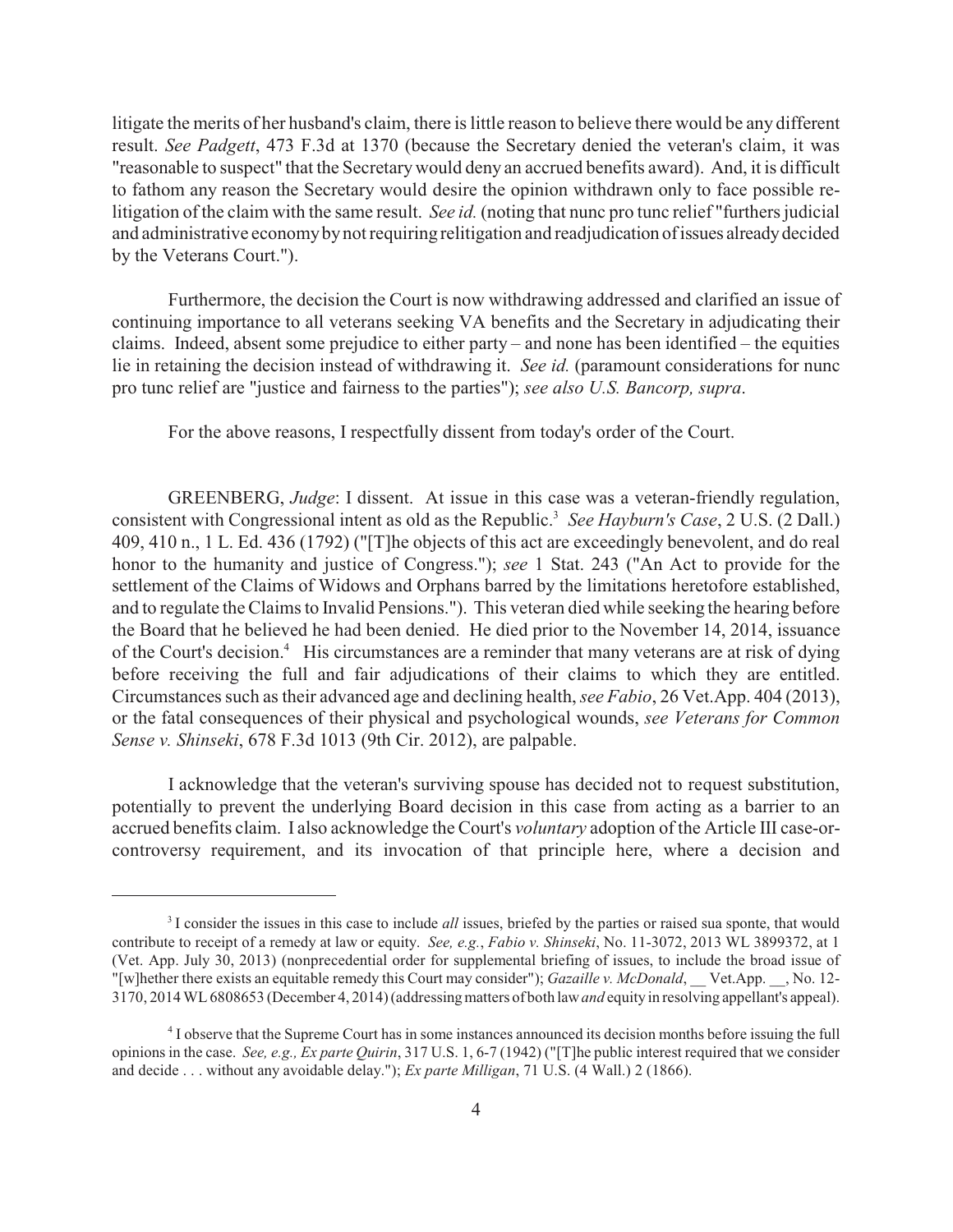accompanying opinions have already been published. *See Mokal v. Derwinski*, 1 Vet.App. 12, 15 (1990) (adopting "as a matter of policy the jurisdictional restrictions of the Article III case or controversy rubric," but "recogniz[ing] the unsettled nature of the law in this area" and "not attempt[ing] to resolve the controversy" definitively).

The regulation,  $38 \text{ C.F.R. } \frac{83.103(c)(2)}{c}$ , which provides veterans the right to a hearing, must be applied expansively and in a manner commensurate with the importance of Board hearings to veterans. The Court should have decided this case consistent with the propositions that (1) the hearing is an essential aspect of a veteran's claim and should be subject to exacting scrutiny to ensure its fairness and compliance with the law; (2) VA must consider referrals for extraschedular rating in all compensation claims, and that issue must be discussed at the hearing; and (3) hearing errors should be presumptively prejudicial and should not be overlooked based upon the Secretary's or this Court's *intuition* that all evidence that could have been submitted was submitted.

When a veteran seeks a hearing before the Board, "[i]t is the responsibility of the [VA] employee . . . conducting the hearings to explain fully the issues and suggest the submission of evidence which the claimant may have overlooked and which would be of advantage to the claimant's position." 38 C.F.R.  $\S$  3.103(c)(2) (2014). The hearing officer must "fully explain the issues still outstanding that are relevant and material to substantiating the claim" and "must suggest that a claimant submit evidence on an issue material to substantiating the claim when the record is missing any evidence on that issue or when the testimony at the hearing raises an issue for which there is no evidence in the record." *Bryant v. Shinseki*, 23 Vet.App. 488, 496 (2010) (per curiam). A "generic statement of the scope of the claims" will not suffice; the Board must explain why the claim was denied, i.e., "the missing elements in his claims." *Procopio v. Shinseki*, 26 Vet.App. 76, 81 (2012). In fact, it was Congress that guaranteed veterans, by statute, the opportunity for a hearing before the Board. 38 U.S.C. § 7107(b) ("The Board shall decide any appeal only after affording the appellant an opportunity for a hearing.").

The Secretary's regulation provides that a Board member "may also be known as a Veterans Law Judge," 38 C.F.R. § 19.2, but members of the Board are appointed by the Secretary and thus are VA employees. Members of the Board are *not* independent from, but in fact must ensure compliance with, the Congressional mandate that VA "make reasonable efforts to assist a claimant in obtaining evidence necessary to substantiate the . . . claim." 38 U.S.C. § 5103A(a).

VA must consider extraschedular referral for every veteran's compensation claim. *See* 38 C.F.R. § 3.321(b)(1) (2014); *see also Thun v. Peake*, 22 Vet.App. 111, 115-116 (2008). Accordingly, extraschedular consideration is an issue that must be fully explained at a Board hearing. *See Bryant*, 23 Vet.App. at 496.

When a Board member fails to explain the issues on appeal or suggest the submission of additional evidence, it is impossible to know what the veteran could have said or submitted in support of the claim. When the Court cannot say with confidence whether the veteran could have submitted additional evidence or argument to support the claim in the absence of the Board hearing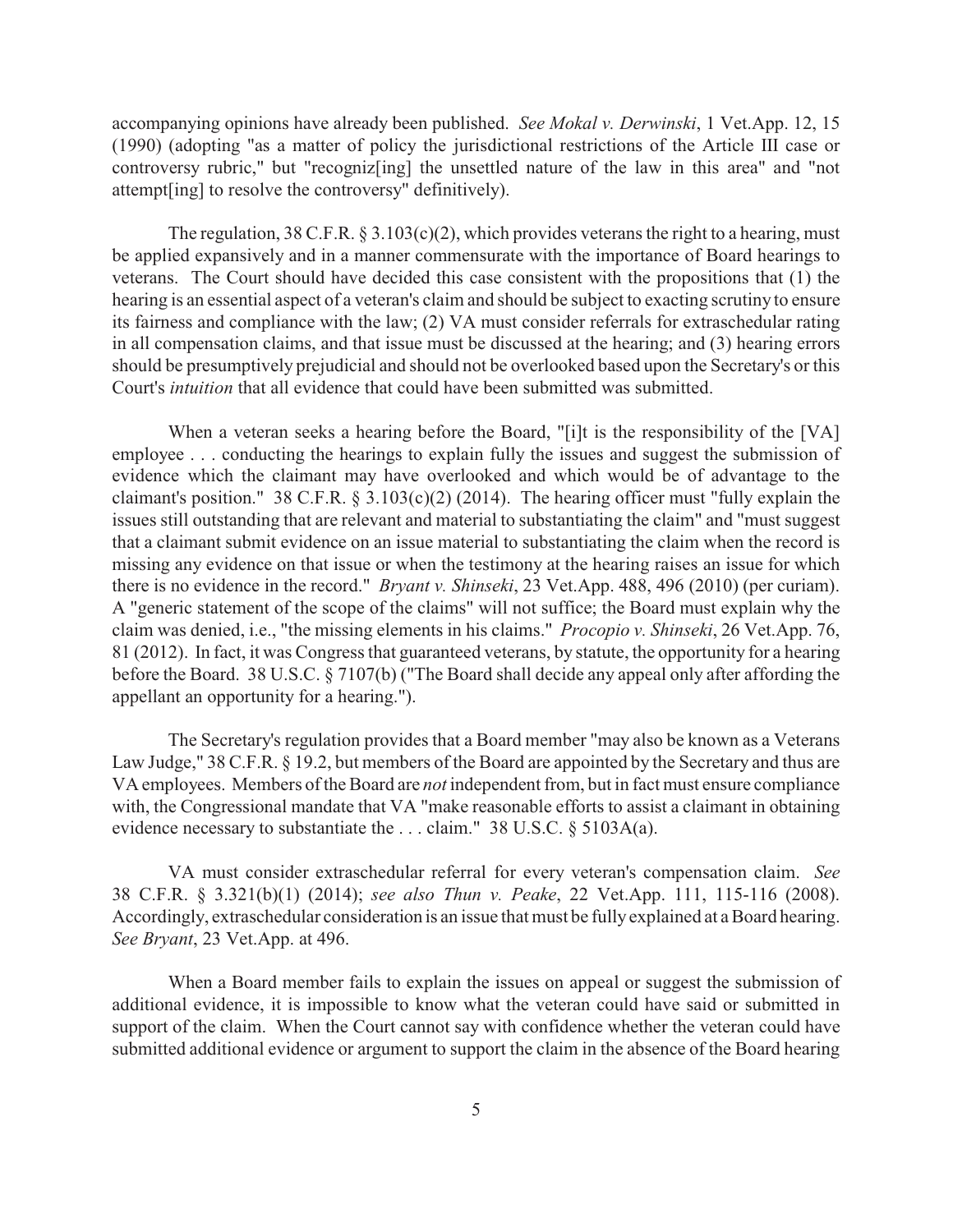officer's error, "prejudice arises from the failure of the hearing officer to assure the clarity and completeness of the hearing record . . . and the lost additional opportunity to try and submit such evidence before his claim finally was adjudicated." *Id.* at 499 (internal quotation marks and citations omitted) (citing *Wagner v. United States*, 365 F.3d 1358, 1365 (Fed. Cir. 2004) ("Where the effect of an error on the outcome of a proceeding is unquantifiable . . . , we will not speculate as to what the outcome might have been had the error not occurred")).

Contrasting with these requirements imposed by statute, regulation, and legal precedent, the case presented by the veteran was one where the presiding VA employee provided no statement concerning the issue of referral for extraschedular consideration, which was an issue on appeal; no explanation of why the regional office denied the veteran's claims below; no suggestion, in light of the mention of the veteran's prior employment as a hospital administrator, that the veteran provide evidence of the impact of his disability on that employment; and no discussion of the severity of the veteran's right ear hearing loss, also at issue. *See* R. at 246-57. The Board member in the veteran's case failed to make *any* statement suggesting that the veteran obtain evidence related to an issue apparent from the record or mentioned at the hearing, much less perform his specific duties.

That Board member's errors prevented the veteran from effectively participating in his own case. The veteran could never have demonstrated with rigorous specificity the harm he suffered–the evidence he certainly would have submitted or the arguments he absolutely would have raised–to show prejudice, because the Board member's failures kept him from knowing how to appropriately pursue his claim. The VA claims adjudication process is nonadversarial. The veteran is not expected to arrive at VA prepared to take on the agency. Instead, VA is supposed to reasonably assist the veteran in making the best claim he or she can, including explaining the law. *See* 38 U.S.C. §§ 5103, 5103A; *Robinson v. Peake*, 21 Vet.App. 545, 559 (2008) (Schoelen, J., dissenting) ("VA's duty to assist the claimant is the cornerstone of the nonadversarial claims adjudication system the Agency is meant to operate"). Applying strict prejudicial error rules adopted for the adversarial trial system, where parties are expected to fend for themselves, harms a veteran when the assistance aspect of the VA nonadversarial adjudication system breaks down, as it did in this veteran's case, and exposes him or her to potentially devastating consequences for merely trusting VA to perform its duties. *See Shinseki v. Sanders*, 556 U.S. 396, 412 (2009).

The veteran who elects to personally appear before a Board member at a hearing, often without legal representation, deserves the opportunity to fully present his or her best case and personally persuade the authority that will decide the claim that the benefits sought are warranted. Although the hearings are nonadversarial, they effectively represent the veteran's day in court, when the veteran may personally vindicate his or her position before the Board member. The hearing is a critical juncture in the VA claims process, but when the Board member fails to engage with the veteran and explain the case, as happened here, it becomes a hollow charade. The Court should not have overlooked such an error when the veteran plausibly suggested that relevant evidence could have been submitted in the absence of the error. Here, the error was clear, but the effect of whatever evidence the veteran could marshal is anything but clear.